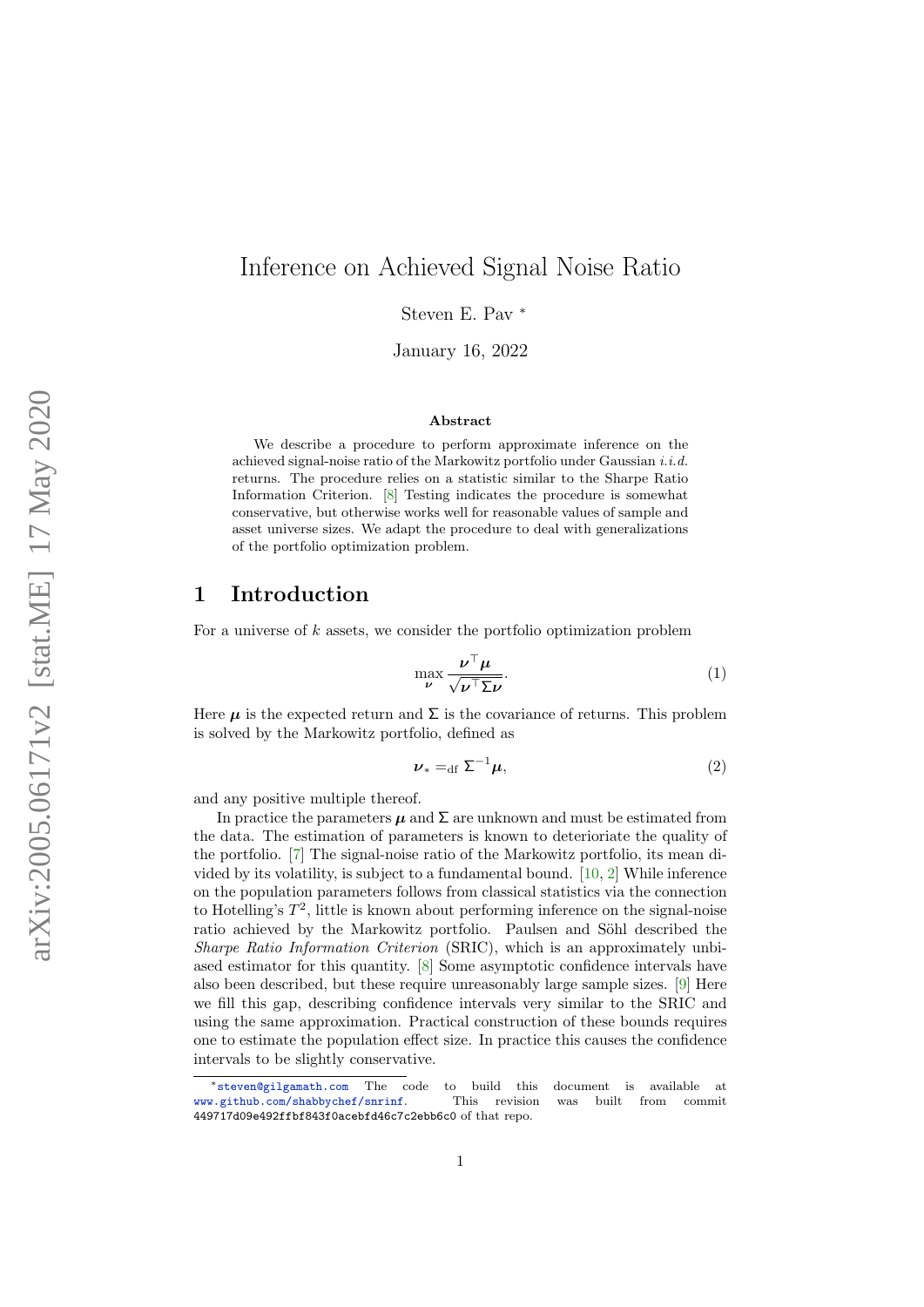## 2 The Procedure

Assume you observe returns on  $k$  assets, which are independently drawn from a Gaussian distribution  $x_t \sim \mathcal{N}(\mu, \Sigma)$ . The population Markowitz portfolio is  $\nu_* = \Sigma^{-1} \mu$ . The signal-noise ratio of this portfolio is  $\zeta_* = \sqrt{\mu^{\top} \Sigma^{-1} \mu}$ . Given n observations of returns, one typically estimates the population parameters via

$$
\hat{\boldsymbol{\mu}} = \frac{1}{n} \sum_{1 \le t \le n} x_t,\tag{3}
$$

$$
\hat{\Sigma} = \frac{1}{n-1} \sum_{1 \le t \le n} x_t x_t^\top - \frac{n}{n-1} \hat{\mu} \hat{\mu}^\top. \tag{4}
$$

The (sample) Markowitz portfolio is  $\hat{\nu}_* = \hat{\Sigma}^{-1} \hat{\mu}$ . The achieved signal-noise ratio of  $\hat{\nu}_*$  is defined as

$$
\zeta_a =_{\mathrm{df}} \frac{\mu^\top \hat{\nu}_*}{\sqrt{\hat{\nu}_*^\top \Sigma \hat{\nu}_*}}.\tag{5}
$$

It is an unobservable random quantity that we wish to perform inference on. The Sharpe ratio of  $\hat{\nu}_*$  is defined as

$$
\hat{\zeta}_* =_{\mathrm{df}} \frac{\hat{\boldsymbol{\mu}}^\top \hat{\boldsymbol{\nu}}_*}{\sqrt{\hat{\boldsymbol{\nu}}_*^\top \hat{\boldsymbol{\Sigma}} \hat{\boldsymbol{\nu}}_*}} = \sqrt{\hat{\boldsymbol{\mu}}^\top \hat{\boldsymbol{\Sigma}}^{-1} \hat{\boldsymbol{\mu}}}.\tag{6}
$$

We note that  $T^2 = n\hat{\zeta}_*^2$  is the familiar Hotelling's statistic, which is usually prescribed to perform inference on  $\mu$ , but can be used to perform inference on  $\zeta_*^2$ . [\[1,](#page-8-1) [11\]](#page-9-4)

The Sharpe Ratio Information Criterion is defined as [\[8\]](#page-9-0)

$$
SRIC =_{\text{df}} \hat{\zeta}_* - \frac{k-1}{n\hat{\zeta}_*}.\tag{7}
$$

Under the simplifying approximation

<span id="page-1-0"></span>
$$
\hat{\Sigma} \approx \Sigma,\tag{8}
$$

the SRIC is unbiased for the achieved signal-noise ratio:

$$
E[SRIC] = E[\zeta_a]. \tag{9}
$$

Note this only holds for  $k > 1$ , but it is simple to express  $E[\zeta_a]$  when  $k = 1$ .

Inspired by the SRIC, we seek a constant  $c_\alpha$  such that

<span id="page-1-1"></span>
$$
\Pr\left\{\zeta_a \le \hat{\zeta}_* - \frac{c_\alpha}{n\hat{\zeta}_*}\right\} = \alpha. \tag{10}
$$

Under Approximation [8,](#page-1-0)

$$
\zeta_a \approx \frac{\mu^{\top} \Sigma^{-1} \hat{\mu}}{\sqrt{(\Sigma^{-1} \hat{\mu})^{\top} \Sigma (\Sigma^{-1} \hat{\mu})}} = \frac{\mu^{\top} \Sigma^{-1} \hat{\mu}}{\sqrt{\hat{\mu}^{\top} \Sigma^{-1} \hat{\mu}}} = \frac{\mu^{\top} \Sigma^{-1} \hat{\mu}}{\hat{\zeta}_*}.
$$
 (11)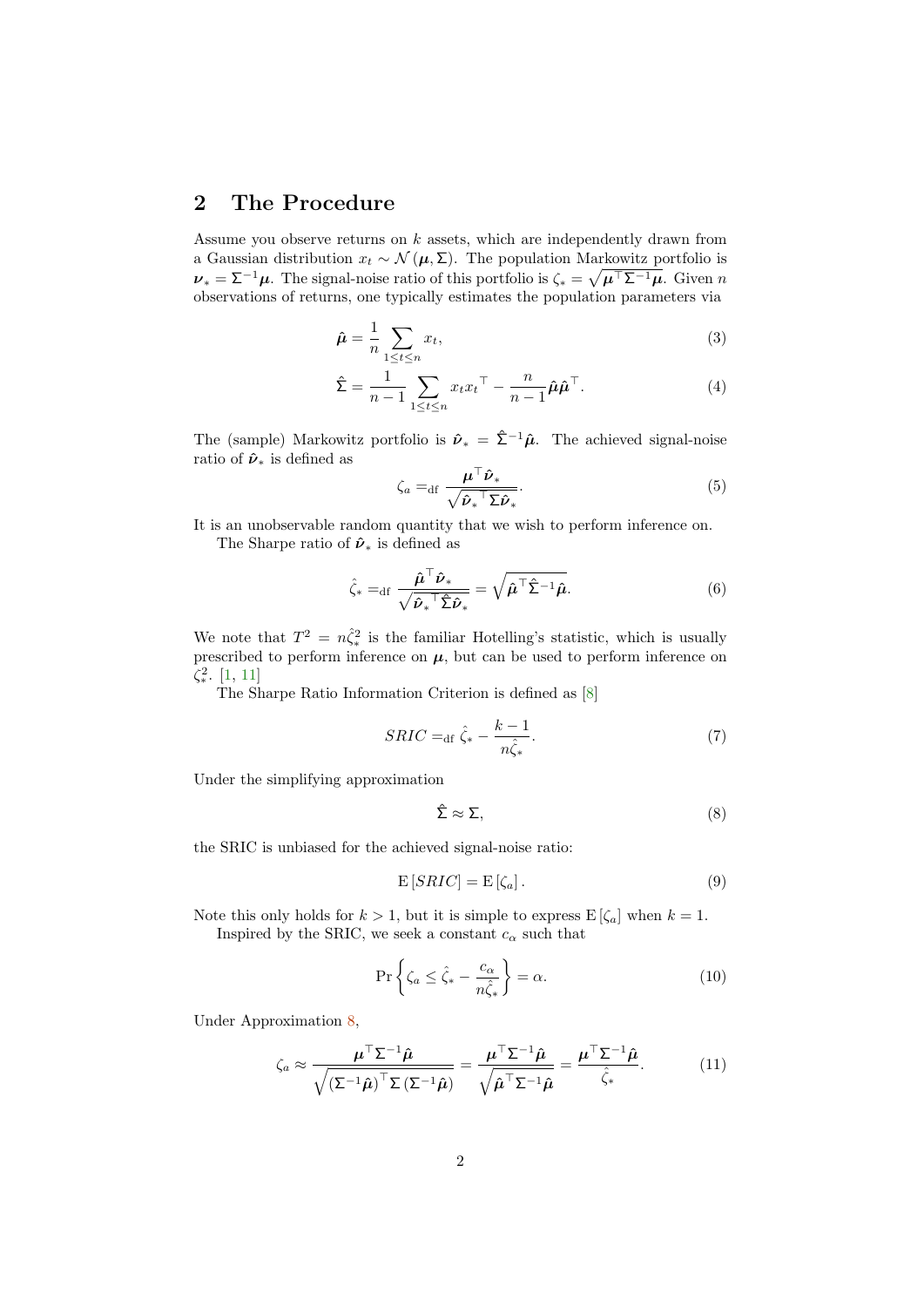Under the approximation we also have  $\hat{\zeta}_*^2 \approx \hat{\boldsymbol{\mu}}^\top \Sigma^{-1} \hat{\boldsymbol{\mu}}$ . We note that for Gaussian returns, we can write

$$
\hat{\boldsymbol{\mu}} = \boldsymbol{\mu} + \frac{1}{\sqrt{n}} \boldsymbol{\Sigma}^{1/2} \boldsymbol{z},
$$

where  $z \sim \mathcal{N}(0, I)$ . Thus

$$
\hat{\zeta}_{*}^{2} - \zeta_{a}\hat{\zeta}_{*} \approx \hat{\mu}^{\top}\Sigma^{-1}\hat{\mu} - \mu^{\top}\Sigma^{-1}\hat{\mu},
$$
\n
$$
= (\hat{\mu} - \mu)^{\top}\Sigma^{-1}\hat{\mu},
$$
\n
$$
= \frac{1}{n}z^{\top}\Sigma^{\top/2}\Sigma^{-1}(\sqrt{n}\mu + \Sigma^{1/2}z),
$$
\n
$$
= \frac{1}{n}z^{\top}(\sqrt{n}\Sigma^{-1/2}\mu + z),
$$
\n
$$
= \frac{1}{n}\left(\frac{1}{2}\sqrt{n}\Sigma^{-1/2}\mu + z - \frac{1}{2}\sqrt{n}\Sigma^{-1/2}\mu\right)^{\top}\left(\frac{1}{2}\sqrt{n}\Sigma^{-1/2}\mu + z + \frac{1}{2}\sqrt{n}\Sigma^{-1/2}\mu\right),
$$
\n
$$
= \frac{1}{n}\left(\left\|\frac{1}{2}\sqrt{n}\Sigma^{-1/2}\mu + z\right\|_{2}^{2} - \left\|\frac{1}{2}\sqrt{n}\Sigma^{-1/2}\mu\right\|_{2}^{2}\right),
$$
\n
$$
\sim \frac{1}{n}\left(\chi^{2}\left(k, \frac{n\zeta_{*}^{2}}{4}\right) - \frac{n\zeta_{*}^{2}}{4}\right).
$$

Now because

$$
\zeta_a \leq \hat{\zeta}_* - \frac{c}{n\hat{\zeta}_*} \Leftrightarrow c \leq n \left(\hat{\zeta}_*^2 - \zeta_a \hat{\zeta}_* \right),
$$

If we want this condition to hold with probability  $\alpha$  we should set

$$
c_{\alpha} = \chi^2_{1-\alpha} \left( k, \frac{n \zeta_*^2}{4} \right) - \frac{n \zeta_*^2}{4}, \tag{12}
$$

where  $\chi^2_{q}(v,\delta)$  is the q quantile of the non-central chi-square distribution with  $v$  degrees of freedom and non-centrality parameter  $\delta$ .

Checking coverage Before proceeding, we check whether use of Approximation [8](#page-1-0) leads to a degradation in coverage of a confidence interval implied by Inequality [10.](#page-1-1) We draw  $n$  days of returns from the  $k$ -variate normal distribution. For a fixed value of  $\zeta_*$ , we perform 1,000,000 simulations of computing  $\zeta_a$ and  $\hat{\zeta}_*^2$ , computing a one-sided confidence bound and measuring the empirical rate of type I errors. We then let n vary from 50 to  $102,400$  days; we let k vary from 2 to 16; we let  $\zeta_*$  vary from  $0.5 \,\mathrm{yr}^{-1/2}$  to  $2 \,\mathrm{yr}^{-1/2}$ , where we assume 252 days per year. We compute the lower confidence limit on  $\zeta_a$  using knowledge of the actual  $\zeta_*$  to construct  $c_{\alpha}$ . For practical inference this would have to be estimated, but here we are only testing conditions for which the approximation  $\hat{\Sigma} \approx \Sigma$  is close enough for purposes of inference.

In Figure [1](#page-3-0) we plot the empirical type I rate at the nominal 0.05 level of the confidence bound. The main takeaway from this experiment is that the bound gives near-nominal coverage when  $n \geq 100k$  or so.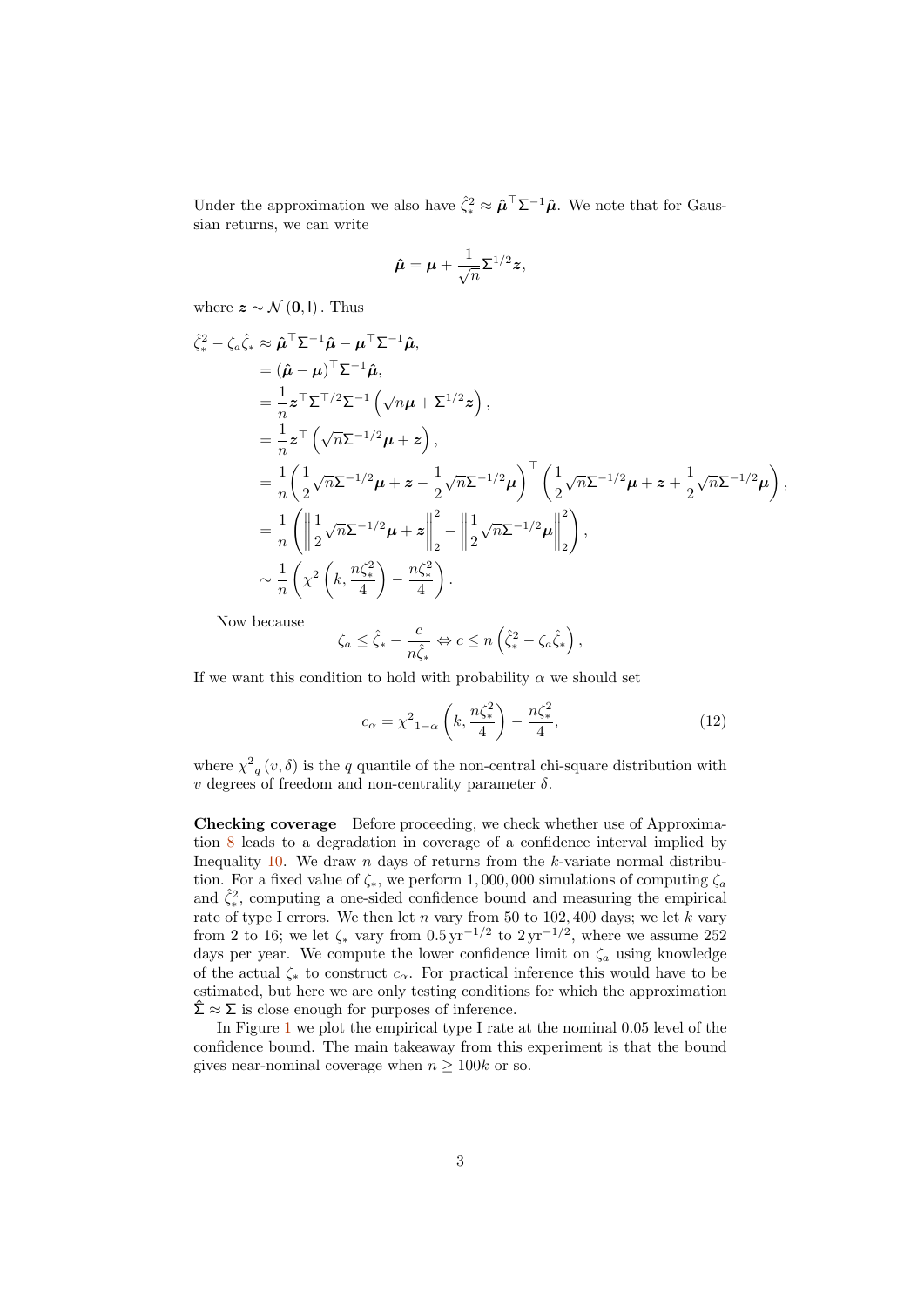

<span id="page-3-0"></span>Figure 1: The empirical type I rate, over 1,000,000 simulations, of a one-sided confidence bound for  $\zeta_a$  are shown for a nominal type I rate of 0.05. The daily returns are drawn from multivariate normal distribution with varying  $\zeta_*, n$ , and k. Type I rates are plotted versus  $n/k$  to indicate the requisite aspect ratio to achieve near nominal coverage.

### 2.1 Practical Inference

One can construct one- or two-sided confidence intervals from Inequality [10](#page-1-1) when  $\zeta_*$  is known. However, it is unknown in practice, and the constant  $c_{\alpha}$ is sufficiently sensitive to it. To practically perform inference, there are two obvious routes: one is to jointly perform inference on  $\zeta_*$  on  $\zeta_a$ ; the other is to estimate  $\zeta_*$  and plug it in when constructing  $c_{\alpha}$ .

For the joint estimation procedure, for some  $q \in (0,1)$ , construct a  $q\alpha$  upper bound on ζ∗. That confidence bound can be described implicitly via the connection to the non-central  $F$  distribution: to find the one-sided confidence intervals  $[0, \zeta_u]$  with coverage  $1 - q\alpha$ , find

$$
\zeta_u = \min\left\{z \mid z \ge 0, \ \alpha/2 \ge F_f\left(\left(\frac{n(n-k)}{k(n-1)}\right)\hat{\zeta}_*^2; k, n-k, nz^2\right)\right\},\qquad(13)
$$

where  $F_f(x; \nu_1, \nu_2, \delta)$  is the CDF of the non-central F-distribution with noncentrality parameter  $\delta$  and  $\nu_1$  and  $\nu_2$  degrees of freedom. This method requires computational inversion of the CDF function. Then compute

$$
c = \max \left\{ \chi^2_{1 - (1-q)\alpha} \left( k, \frac{n\zeta^2}{4} \right) - \frac{n\zeta^2}{4} \middle| 0 \le \zeta \le \zeta_u \right\}.
$$

The bound  $\hat{\zeta}_* - \frac{c}{n\hat{\zeta}_*}$  then should have type I rate at most  $\alpha$ . However, since this is a joint confidence bound the bound on  $\zeta_a$  will be somewhat conservative.

Another approach, which does not have guaranteed coverage, is to estimate  $\zeta_*$  from the data, and plug in that value in the computation of  $c_{\alpha}$ . We can perform this estimation using standard techniques, again via the connection of Hotelling's  $T^2$  to the F distribution. Kubokawa, Robert and Saleh described improved methods for estimating the non-centrality parameter given an observation of a non-central F statistic.  $[6]$ . They described the following estimators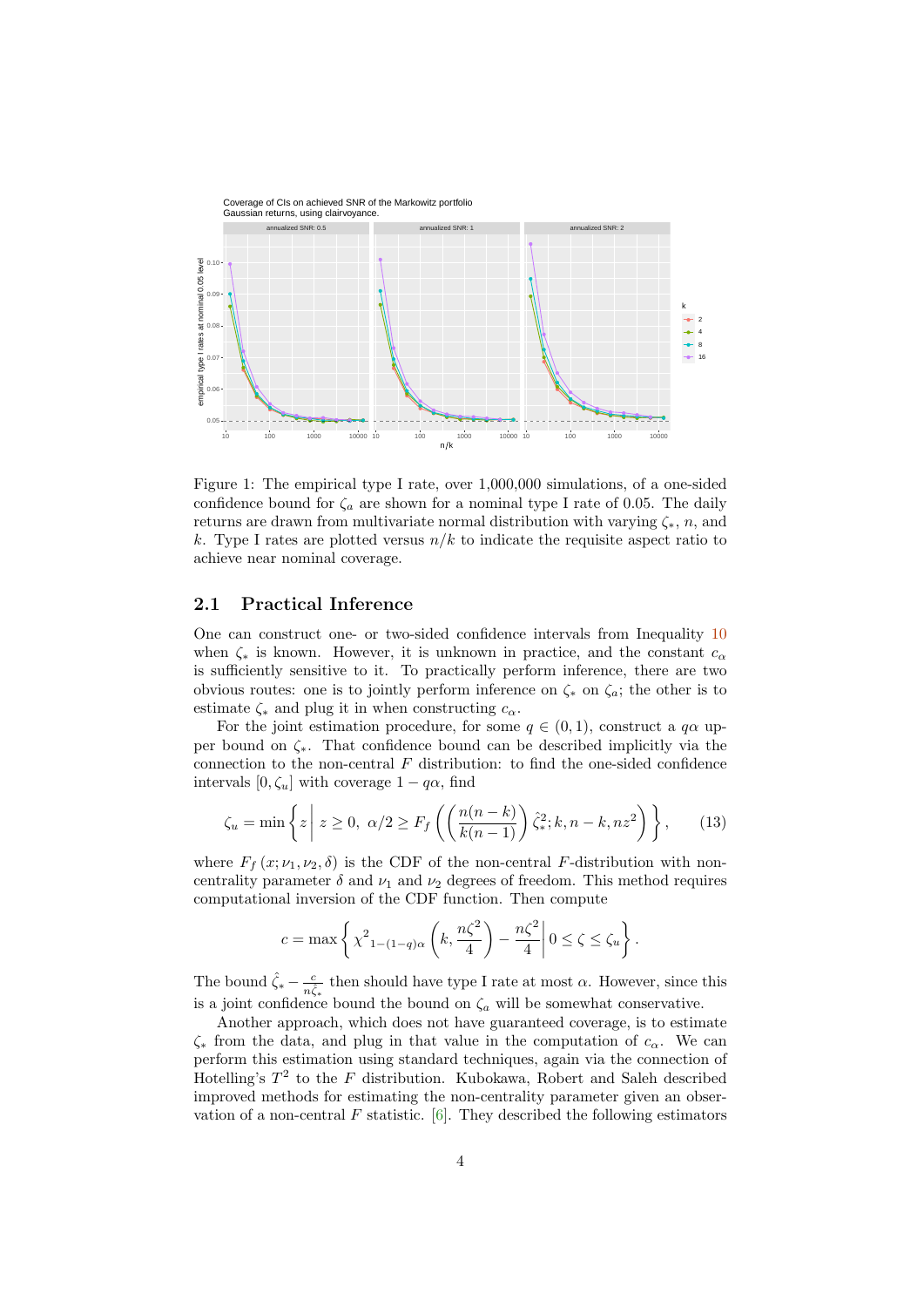for the non-centrality parameter, which is  $\zeta_*^2$  in our case:

$$
\delta_0 = \frac{(n-k-2)}{n-1} \hat{\zeta}_*^2 - \frac{k}{n},
$$
  
\n
$$
\delta_1 = \max(\delta_0, 0),
$$
  
\n
$$
\delta_2 = \max\left(\delta_0, \frac{2}{k+2}\left(\delta_0 + \frac{k}{n}\right)\right).
$$
\n(14)

They note that  $\delta_0$  is the Uniform Minimum Variance Unbiased Estimator (UMVUE) of  $\zeta_*^2$ . However, it can be negative. The estimators  $\delta_1, \delta_2$  are nonnegative, and dominate  $\delta_0$  in having lower expected squared error. Thus the suggested procedure is to compute

$$
c = \chi^2_{1-\alpha} \left( k, \frac{n\delta_2}{4} \right) - \frac{n\delta_2}{4},
$$

then use the bound  $\hat{\zeta}_* - \frac{c}{n\hat{\zeta}_*}$ . In practice this bound seems to give slightly less conservative coverage than the joint bound described above. It is not clear how to find a coverage guarantee for this bound. The quantities  $\hat{\zeta}_*^2$  and  $\zeta_a$  are not independent, and their asymptotic correlation is  $\mathcal{O}(n^{-1/2})$ , which is only slowly shrinking. [\[9\]](#page-9-3)

Feasible CI Coverage We reconsider the experiments above but compute feasible confidence bounds. We use both the simultaneous CI approach with  $q = 0.25$ ; and plug in  $\zeta_* = \sqrt{\delta_2}$  to construct the bound. In Figure [2,](#page-5-0) we plot the empirical type I rate for both of these bounds versus n, with facets for  $\zeta_*$ . We see that the  $\delta_2$  plug-in estimator has coverage closer to the nominal 0.05 rate. Both bounds have issues when  $n/k$  is not sufficiently large, a problem stemming from the poor quality of the approximation  $\hat{\Sigma} \approx \hat{\Sigma}$ , and which was seen above. However, here we see closer to nominal coverage for larger k for both methods. It is not clear how the coverage will behave for larger  $n/k$ , though that seems like an unlikely problem in practice.

#### 2.2 Hedged Portfolios

Now we generalize the portfolio problem of Equation [1](#page-0-0) to add a hedging constraint. So consider the constrained portfolio optimization problem on  $k$  assets,

$$
\max_{\substack{\mathsf{G}\Sigma\boldsymbol{\nu}=\mathbf{0},\\ \boldsymbol{\nu}^{\top}\Sigma\boldsymbol{\nu}\leq R^{2}}} \frac{\boldsymbol{\nu}^{\top}\boldsymbol{\mu}-r_{0}}{\sqrt{\boldsymbol{\nu}^{\top}\Sigma\boldsymbol{\nu}}},\tag{15}
$$

where G is an  $k_q \times k$  matrix of rank  $k_q$ , and, as previously,  $\mu$ ,  $\Sigma$  are the mean vector and covariance matrix,  $r_0$  is the risk-free rate, and  $R > 0$  is a risk 'budget'. We can interpret the G constraint as stating that the covariance of the returns of a feasible portfolio with the returns of a portfolio whose weights are in a given row of G shall equal zero. In the garden variety application of this problem, G consists of  $k_q$  rows of the identity matrix; in this case, feasible portfolios are hedged with respect to the  $k_g$  assets selected by G (although they may hold some position in the hedged assets). We use "hedged" to mean a portfolio with zero covariance against some other portfolio(s).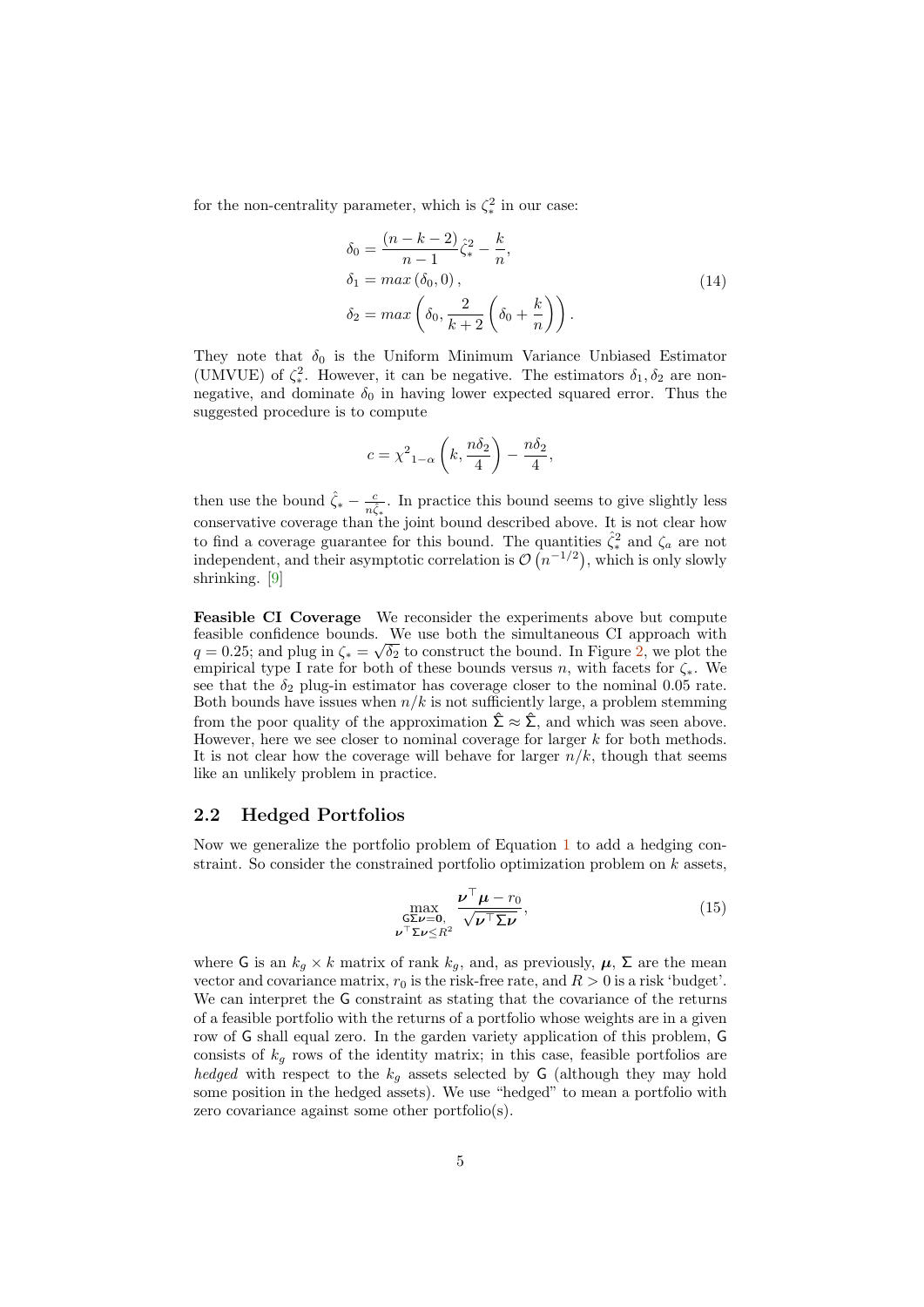

<span id="page-5-0"></span>Figure 2: The empirical type I rate, over 1,000,000 simulations, of two feasible one-sided confidence bounds for  $\zeta_a$  are shown for a nominal type I rate of 0.05. The daily returns are drawn from multivariate normal distribution with varying  $\zeta_*, n$ , and p. The y axis is drawn in square root scale to show detail.

The solution to this problem, via the Lagrange multiplier technique, is

$$
\boldsymbol{\nu}_{*,I\setminus\mathsf{G}}=c\left(\mathsf{\Sigma}^{-1}\boldsymbol{\mu}-\mathsf{G}^{\top}\big(\mathsf{G}\mathsf{\Sigma}\mathsf{G}^{\top}\big)^{-1}\mathsf{G}\boldsymbol{\mu}\right).
$$

When  $r_0 > 0$ , the unique solution is found by setting c so that the risk budget is an equality. Note that, up to scaling,  $\Sigma^{-1}\mu$  is the unconstrained optimal portfolio, and thus the imposition of the G constraint only changes the unconstrained portfolio in assets corresponding to columns of G containing non-zero elements. In the garden variety application where G is a single row of the identity matrix, the imposition of the constraint only changes the holdings in the asset to be hedged (modulo changes in the leading constant to satisfy the risk budget).

The squared signal-noise ratio of the optimal portfolio we write as

$$
\Delta_{\mathsf{I}\backslash\mathsf{G}}\zeta_*^2 =_{\mathrm{df}} \boldsymbol{\mu}^\top \boldsymbol{\Sigma}^{-1} \boldsymbol{\mu} - (\mathsf{G}\boldsymbol{\mu})^\top (\mathsf{G}\boldsymbol{\Sigma}\mathsf{G}^\top)^{-1} (\mathsf{G}\boldsymbol{\mu}). \tag{16}
$$

The sample optimal portfolio is given by

$$
\hat{\boldsymbol{\nu}}_{*,I\setminus\mathsf{G}}=c\left(\hat{\boldsymbol{\Sigma}}^{-1}\hat{\boldsymbol{\mu}}-\mathsf{G}^{\top}\left(\mathsf{G}\hat{\boldsymbol{\Sigma}}\mathsf{G}^{\top}\right)^{-1}\mathsf{G}\hat{\boldsymbol{\mu}}\right).
$$

The squared Sharpe ratio of this portfolio is

$$
\Delta_{\mathsf{I}\backslash\mathsf{G}}\hat{\zeta}_*^2 = \hat{\boldsymbol{\mu}}^\top \hat{\boldsymbol{\Sigma}}^{-1} \hat{\boldsymbol{\mu}} - (\mathsf{G}\hat{\boldsymbol{\mu}})^\top \Big(\mathsf{G}\hat{\boldsymbol{\Sigma}}\mathsf{G}^\top\Big)^{-1} (\mathsf{G}\hat{\boldsymbol{\mu}}).
$$
 (17)

The achieved signal-noise ratio of this portfolio is

$$
\zeta_a = \frac{\boldsymbol{\mu}^\top \hat{\boldsymbol{\nu}}_{*,\mathsf{I}\setminus\mathsf{G}}}{\sqrt{\hat{\boldsymbol{\nu}}_{*,\mathsf{I}\setminus\mathsf{G}}^\top \Sigma \hat{\boldsymbol{\nu}}_{*,\mathsf{I}\setminus\mathsf{G}}}}.\tag{18}
$$

Define:

$$
\hat{\zeta}_{*,\mathsf{G}}^2 =_{\mathrm{df}} (\mathsf{G} \hat{\boldsymbol{\mu}})^{\top} \Big(\mathsf{G} \hat{\boldsymbol{\Sigma}} \mathsf{G}^{\top}\Big)^{-1} (\mathsf{G} \hat{\boldsymbol{\mu}}) .
$$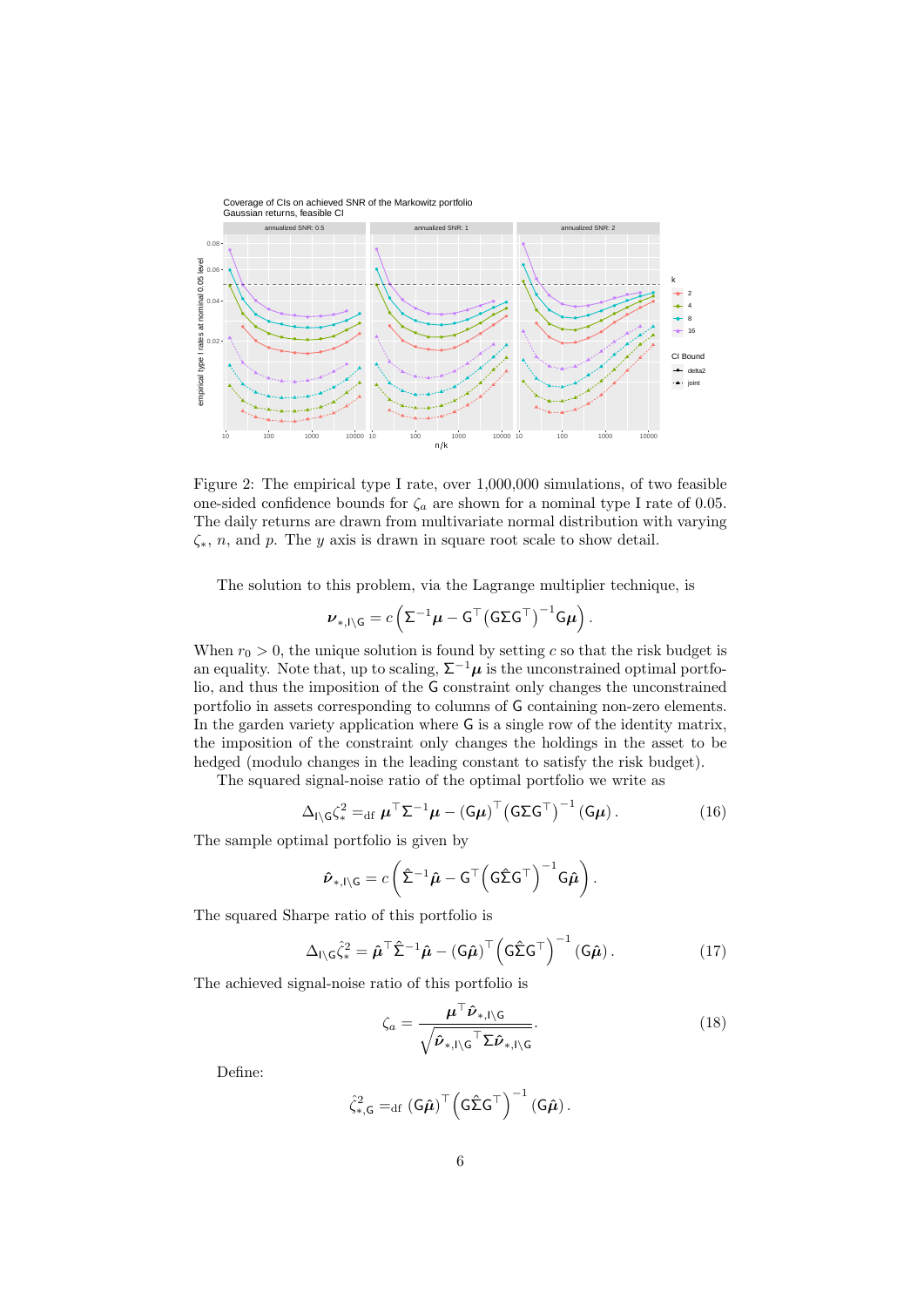Giri showed that conditional on observing  $\hat{\zeta}_{*,\mathsf{G}}^2$ ,

<span id="page-6-1"></span>
$$
\frac{n}{n-1} \frac{n-k}{k-k_g} \frac{\Delta_{\mathsf{I}\backslash\mathsf{G}}\hat{\zeta}_*^2}{1+\frac{n}{n-1}\hat{\zeta}_*^2 \zeta} \left| \hat{\zeta}_*^2 \zeta \right| \leqslant \kappa \sqrt{F\left(k-k_g, n-k, \frac{n}{1+\frac{n}{n-1}\hat{\zeta}_*^2 \zeta} \Delta_{\mathsf{I}\backslash\mathsf{G}} \zeta_*^2 \right)},\tag{19}
$$

where  $F(v_1, v_2, \delta)$  is the non-central F-distribution with  $v_1, v_2$  degrees of freedom and non-centrality parameter  $\delta$ . [? [11\]](#page-9-4)

Now we apply Approximation [8,](#page-1-0) and complete the square as we did in the unhedged case, to find that

$$
\Delta_{\Gamma\backslash G}\zeta_*^2 - \zeta_a \sqrt{\Delta_{\Gamma\backslash G}}\zeta_*^2 \approx (\hat{\mu} - \mu)^{\top} \Sigma^{-1} \hat{\mu} - (\hat{\mu} - \mu)^{\top} G^{\top} (\mathsf{G} \Sigma \mathsf{G}^{\top})^{-1} \mathsf{G} \hat{\mu},
$$
\n
$$
= \frac{1}{n} \left[ \left( \frac{1}{2} \sqrt{n} \Sigma^{-1/2} \mu + z \right)^{\top} \left( 1 - \Sigma^{\top/2} \mathsf{G}^{\top} \left( \mathsf{G} \Sigma \mathsf{G}^{\top} \right)^{-1} \mathsf{G} \Sigma^{1/2} \right) \left( \frac{1}{2} \sqrt{n} \Sigma^{-1/2} \mu + z \right) \right]
$$
\n
$$
- \frac{1}{4n} \left[ \left( \sqrt{n} \Sigma^{-1/2} \mu \right)^{\top} \left( 1 - \Sigma^{\top/2} \mathsf{G}^{\top} \left( \mathsf{G} \Sigma \mathsf{G}^{\top} \right)^{-1} \mathsf{G} \Sigma^{1/2} \right) \left( \sqrt{n} \Sigma^{-1/2} \mu \right) \right],
$$

where  $z \sim \mathcal{N}(\mathbf{0}, \mathbf{I})$ . Now note that the matrix

$$
A = I - \Sigma^{\top/2} G^{\top} \big( G \Sigma G^{\top} \big)^{-1} G \Sigma^{1/2}
$$

is idempotent with rank  $k-k_g$ . Thus a quadratic form in A follows a non-central  $\chi^2$  distribution<sup>[1](#page-6-0)</sup> with degrees of freedom equal to the rank of A. [?, Theorem 2] Thus

$$
\Delta_{\mathsf{I}\backslash\mathsf{G}}\zeta_*^2 - \zeta_a\sqrt{\Delta_{\mathsf{I}\backslash\mathsf{G}}\zeta_*^2} \sim \frac{1}{n}\left(\chi^2\left(k - k_g, \frac{n\Delta_{\mathsf{I}\backslash\mathsf{G}}\zeta_*^2}{4}\right) - \frac{n\Delta_{\mathsf{I}\backslash\mathsf{G}}\zeta_*^2}{4}\right).
$$

Then, as in the unhedged case, we have

$$
\Pr\left\{\zeta_a \le \sqrt{\Delta_{\mathsf{I}\setminus\mathsf{G}}\hat{\zeta}_*^2} - \frac{c_\alpha}{n\sqrt{\Delta_{\mathsf{I}\setminus\mathsf{G}}\hat{\zeta}_*^2}}\right\} = \alpha,\tag{20}
$$

if we let

$$
c_{\alpha} = \chi^2_{1-\alpha} \left( k - k_g, \frac{n \Delta_{\mathsf{I} \setminus \mathsf{G}} \zeta_*^2}{4} \right) - \frac{n \Delta_{\mathsf{I} \setminus \mathsf{G}} \zeta_*^2}{4}.
$$

To perform feasible inference one will need to estimate  $\Delta_{\iota} \zeta^2$ . Again this will be via the connection to a non-central  $F$ -distribution, Equation [19.](#page-6-1) One can either find an upper quantile directly, or use a KRS-type estimator, which for the hedged case are

$$
\delta_0 = \frac{(n-k-2)}{n-1} \Delta_{\mathsf{I}\setminus\mathsf{G}} \hat{\zeta}_*^2 - \frac{k-k_g}{n} \left( 1 + \frac{n}{n-1} \hat{\zeta}_*^2, \mathsf{G} \right),
$$
  
\n
$$
\delta_1 = \max(\delta_0, 0),
$$
  
\n
$$
\delta_2 = \max\left( \delta_0, \frac{2}{k-k_g+2} \frac{n-k-2}{n-1} \Delta_{\mathsf{I}\setminus\mathsf{G}} \hat{\zeta}_*^2 \right).
$$
\n(21)

<span id="page-6-0"></span> $1n.b.$  the standard definition of non-centrality parameter in the time Graybill and Marsaglia wrote their paper is different from the one we use today by a factor of  $1/2$ .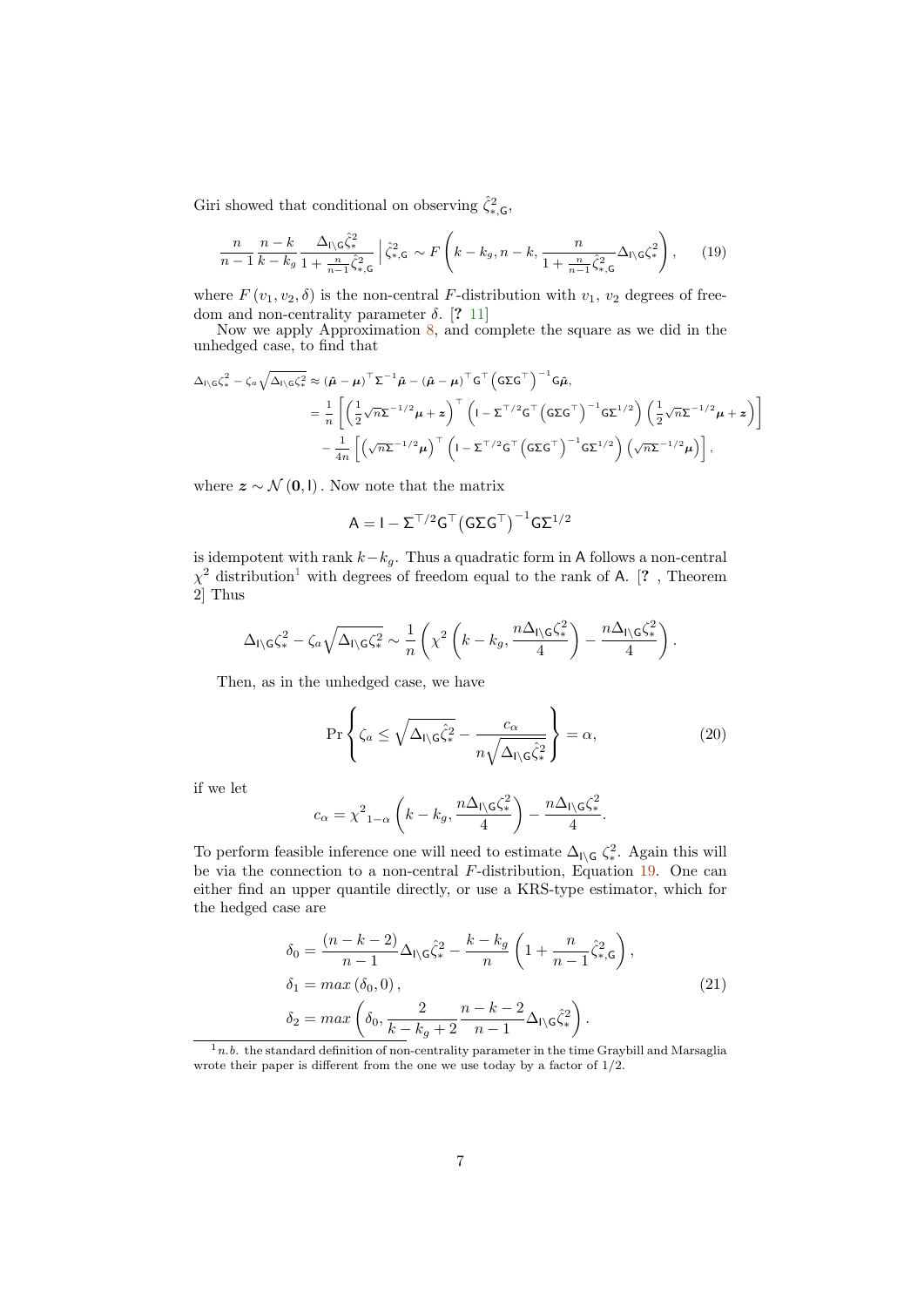Checking coverage As in the unhedged case, we first perform simulations where the population parameter  $\Delta_{\iota \setminus G} \zeta_*^2$  is known, to assess the effects of Ap-proximation [8.](#page-1-0) In our simulations, we set  $k_g = k/2$ , and let G be the first  $k_g$ rows of the identity matrix. We set  $\mu = c1$  and  $\Sigma = 1$ . We perform 100,000 simulations for different values of  $\Delta_{\mathsf{I}\setminus\mathsf{G}}\zeta_*^2$ , k and n, computing  $\zeta_a$  for the hedged portfolio, as well as  $\Delta_{I\setminus G}$   $\hat{\zeta}_*^2$  and  $\hat{\zeta}_{*,G}^2$ . We compute the lower 0.05 bound using knowledge of  $\Delta_{\mathsf{I}\setminus\mathsf{G}}\zeta_*^2$  and compute the empirical type I rate over the 100,000 simulations, which we plot versus  $n/k$  in Figure [3.](#page-7-0) Again we see that the nominal type I rate is nearly achieved when  $n > 100k$  or so.



<span id="page-7-0"></span>Figure 3: The empirical type I rate, over 100,000 simulations, of a one-sided confidence bound for  $\zeta_a$  are shown for the hedged portfolio problem. We set  $k_g = k/2$  and take  $\mu \propto 1$ . The SNR in the facet titles refers to  $\sqrt{\Delta_{\rm i}}\zeta_*^2$ .

As above we analyze the data from the hedged experiments, but compute feasible confidence bounds. We use both the simultaneous CI approach with reasible confidence bounds. We use both the simultaneous CI approach with  $q = 0.25$ ; and plug in  $\Delta_{1\setminus G}\zeta_*^2 = \sqrt{\delta_2}$  to construct the bound. In Figure [4,](#page-8-2) we plot the empirical type I rate for both of these bounds versus n, with facets for  $\zeta_*$ and k. Once again, the  $\delta_2$  plug-in estimator has coverage closer to the nominal 0.05 rate, and both bounds are anti-conservative when  $n/k$  is not sufficiently large.

## 3 Examples

Fama French 4 Factor Returns We consider a portfolio constructed on the 'Market', size (SMB), value (HML) and momentum (HMD) portfolios described by Fama and French, *inter alia*, with data compiled and published by Kenneth French. [\[4,](#page-9-6) [3,](#page-8-3) [5\]](#page-9-7) The set consists of  $n = 1104$  mo. of data, from 1927 through 2018.917. We observe  $\hat{\zeta}_*^2 = 0.098 \,\text{mo.}^{-1}$ . From this we com-1927 through 2018.917. We observe  $\zeta_{*}^* = 0.098 \text{ m}$ . From this we compute  $\delta_2 = 0.094 \text{ m}$ . Plugging in  $\sqrt{\delta_2}$  for  $\zeta_*$  we compute a two-sided 95% confidence bound on  $\zeta_a$  as [0.234, 0.353] mo.<sup>-1/2</sup>. By comparison, via the connection to the F distribution, we compute 95% confidence intervals on  $\zeta_*$  as  $[0.247, 0.369]$  mo.<sup>-1/2</sup>.

Next we consider the imposition of a constraint that the portfolio should be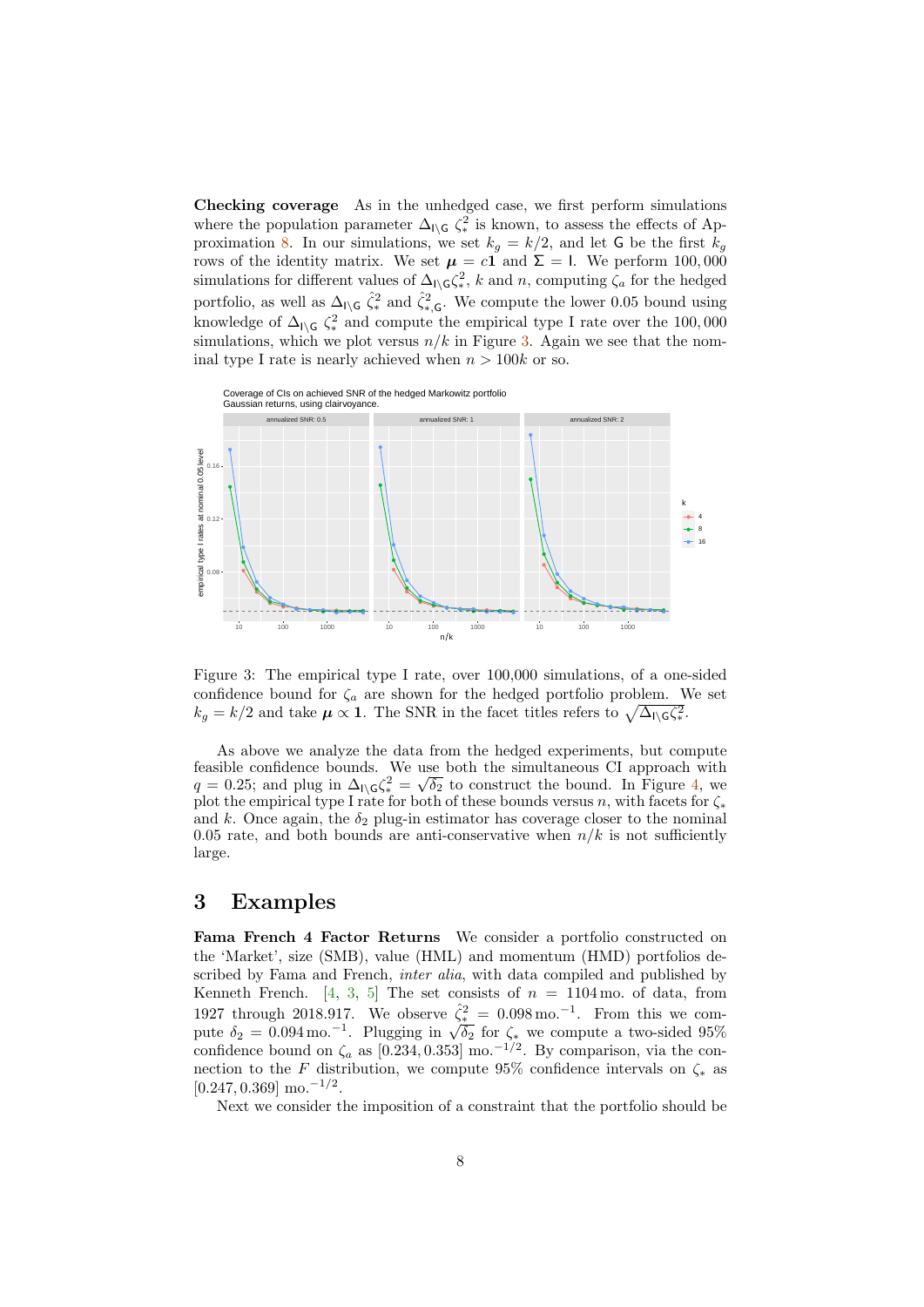

<span id="page-8-2"></span>Figure 4: The empirical type I rate, over 100,000 simulations, of two feasible one-sided confidence bounds for  $\zeta_a$  are shown for a nominal type I rate of 0.05. The daily returns are drawn from multivariate normal distribution with varying  $\zeta_*, n$ , and p. The y axis is drawn in square root scale to show detail.

"hedged against the Market". This corresponds to  $k_q = 1$  and G is the row of the identity matrix corresponding to the Market factor. We compute

 $\hat{\zeta}_*^2 = 0.098 \,\text{mo.}^{-1}, \quad \hat{\zeta}_{*,\mathsf{G}}^2 = 0.03 \,\text{mo.}^{-1}, \quad \Delta_{\mathsf{I}\setminus\mathsf{G}}\hat{\zeta}_*^2 = 0.068 \,\text{mo.}^{-1}.$ 

With  $n = 1104, k = 4$ , we compute the three KRS estimators of  $\Delta_{\Gamma \backslash G} \zeta_*^2$ , which all take the same value,  $\delta_0 = \delta_1 = \delta_2 = 0.065$  mo.<sup>-1</sup>. From this we compute a one-sided 95% confidence bound on  $\zeta_a$  to be [0.195,  $\infty$ ) mo.<sup>-1/2</sup>.

## 4 Discussion

Testing indicates the confidence bound exhibits closer to nominal coverage than the known asymptotic bounds for reasonable  $n$  and  $k$ . Further work should naturally focus on mitigating the effects of the approximation  $\Sigma \approx \Sigma$ , and finding a coverage guarantee of the plug-in estimator. We also anticipate that this confidence bound procedure can be adapted to deal with conditional expectation models.

## References

- <span id="page-8-1"></span>[1] T. W. Anderson. An Introduction to Multivariate Statistical Analysis. Wiley Series in Probability and Statistics. Wiley, 2003. ISBN 9780471360919. URL <http://books.google.com/books?id=Cmm9QgAACAAJ>.
- <span id="page-8-0"></span>[2] Mengmeng Ao, Yingying Li, and Xinghua Zheng. Solving the Markowitz optimization problem for large portfolios. URL [http://fmaconferences.](http://fmaconferences.org/SanDiego/Papers/MAXSER_MengmengAo.pdf) [org/SanDiego/Papers/MAXSER\\_MengmengAo.pdf](http://fmaconferences.org/SanDiego/Papers/MAXSER_MengmengAo.pdf).
- <span id="page-8-3"></span>[3] Mark M Carhart. On persistence in mutual fund performance. Journal of  $Finance, 52(1):57, 1997. \text{ URL http://www.istor.org/stable/2329556.}$